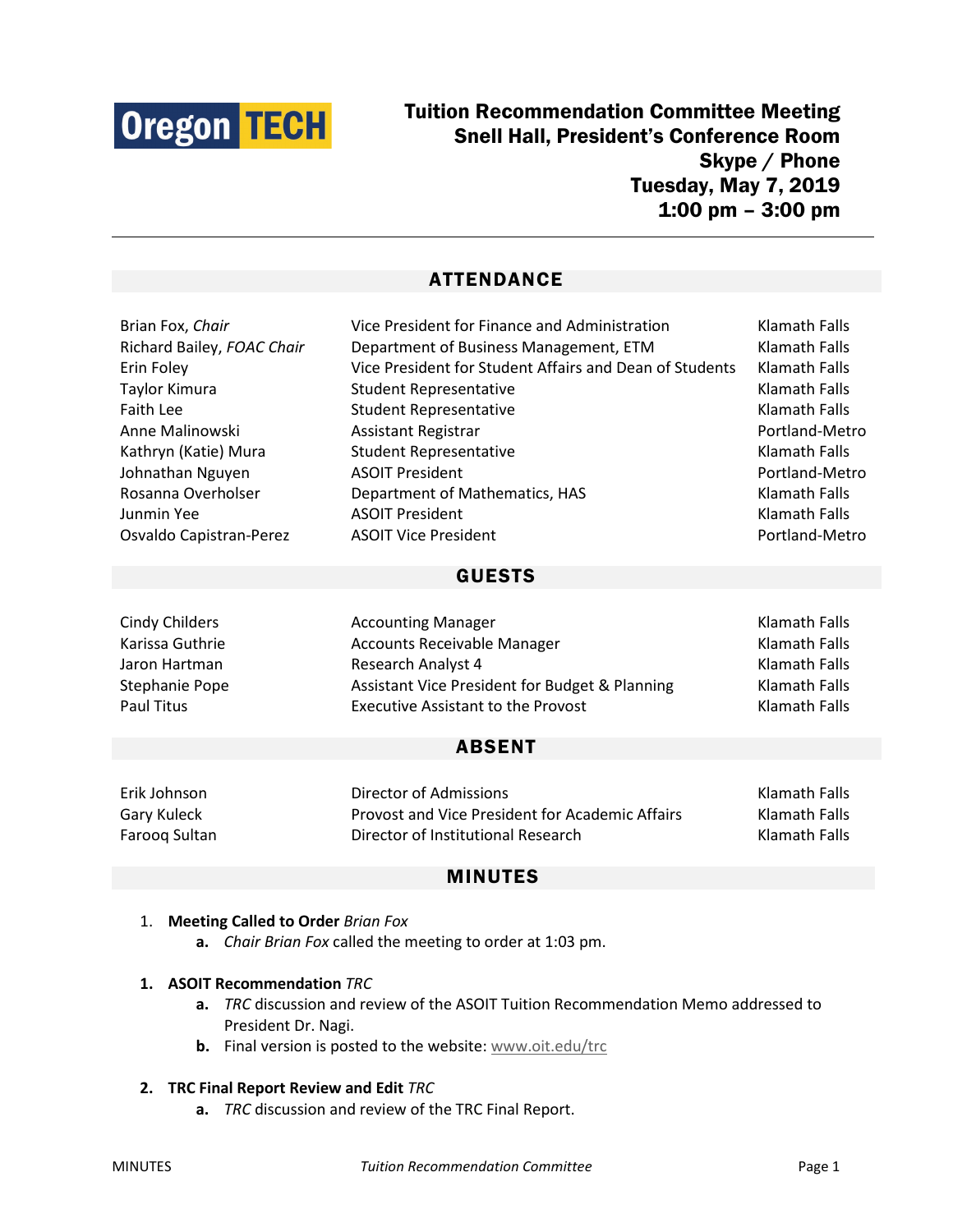- **b.** Comments were provided for the TRC Open Forum Feedback portion which included the observations of student responses to Scenario 2.
- **c.** The Committee agreed that the format and structure was proper and would review for edits and provide any additional comments by Friday, May 10, 2019.

#### **3. Discuss Improvements for 2019-20 TRC Process** *TRC*

**a.** *TRC* discussion and comments provided for improvements for next year.

Process:

- Have multiple forums, including an early forum to get feedback early-on was a very good move. It provided early feedback and conveyed to students what is coming.
- Forum should not include as much detailed budget information, though some background is important. This will continue to be a hard balance to strike.
- The website was a significant improvement for the committee and students to have material available and be able to see what the Committee had been working on.
- Advertising efforts were made on the open forums, next year there should also be more focus on activism/support for getting students to help in Salem. This could be a sub-group of the TRC or joint efforts with ASOIT.
- Portland-Metro open forums will be better attended if scheduled at 6:00 pm given the significant amount of evening classes.
- TRC meeting schedules should avoid 7:00 am and dead week and Fridays if at all possible. Afternoons are the best option while also recognizing scheduling is really hard given everyone's classes are at varying times.

#### TRC Meeting Operations:

- The meeting dynamics and discussions were good. Feedback was solicited about how to reduce the amount the finance team dominates the discussion early on. However, this is seen as unavoidable in the first few meetings as a major part of these meetings is to build the knowledge base for students and faculty who aren't experts on the university budget/legislative issues. The conversation and discussion improved in later meetings as the focus shifted away from building knowledge to discussing a pathway forward.
- The first meeting(s) should be a Finance 101 with a lot of background. This could include a list of terms (Co-Chair Budget, GRB, FTE, OPE, etc.) and descriptions of how the process works, including key dates.
- Getting a TRC meeting calendar put together as quickly as possible is very helpful. This should include what the major items of discussion/issues to do/bring up. This was accomplished this year, but can always be improved. Hard when the process is long because of budget uncertainty.
- That budget information was provided in graphical format was really helpful and aided in understanding significantly. Suggestions for improvement include standardization where possible (units, coloring etc. to make it easier to read/understand/retain).
- Having the scenarios was really useful and easier for Committee members to provide useful feedback and for students at the Forums to provide input. This was an improvement from past years where discussions could be very open ended.